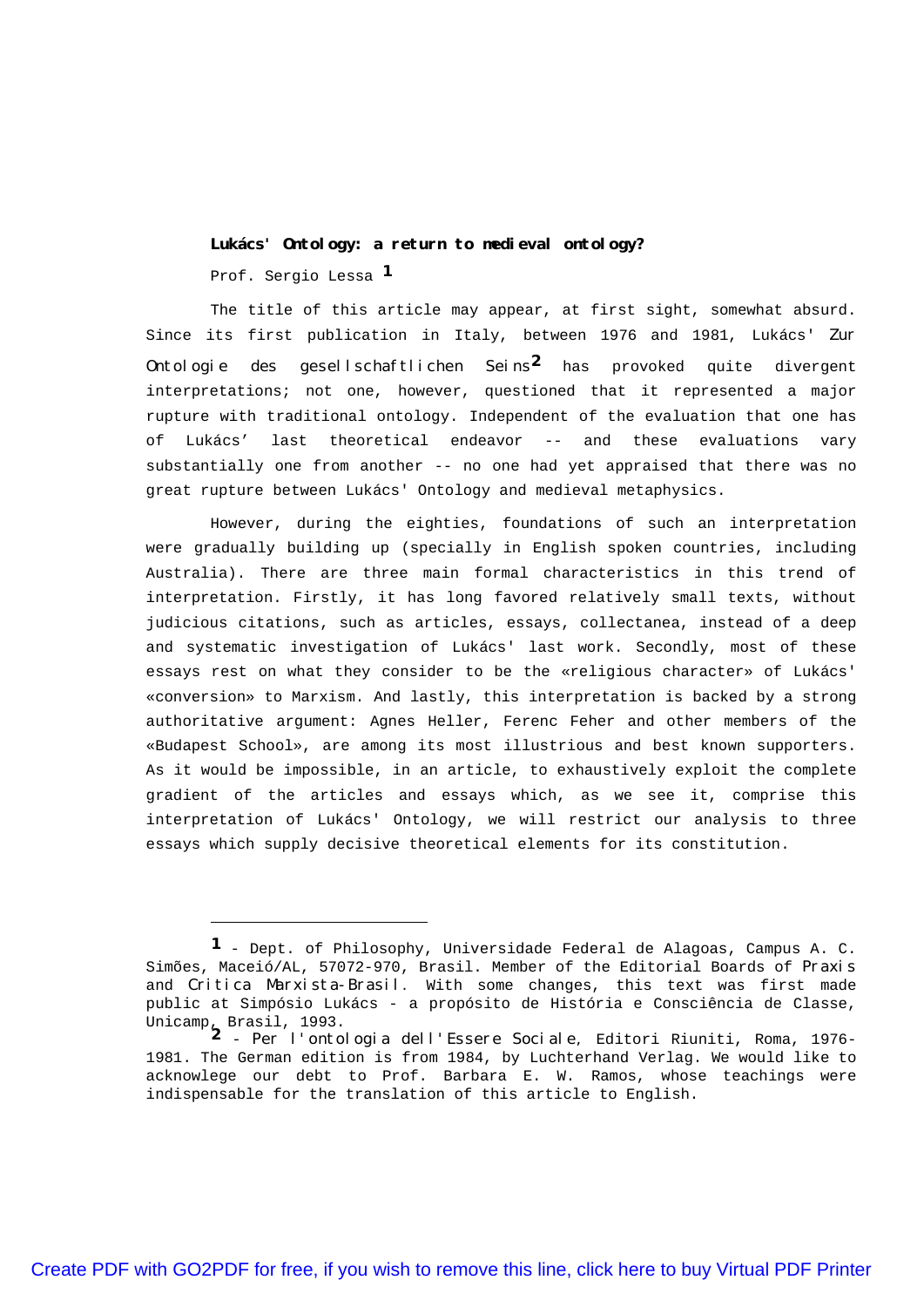The first is Marshall Berman's «Georg Lukács' Cosmic Chutzpah», published in 1989 in Georg Lukács, Theory, Culture and Politics (Transaction Publishers, USA), collectanea organized by Judith Markus and Zoltán Tarr. This text begins with Berman's remembrance of his first contact with Lukács. A few days after the invasion of Hungary by the Soviet army in 1956, while walking in Central Park, he met an old acquaintance who still preached his faith in communism. When Berman asked him how it was still possible for him to believe in communism after the events in Hungary, he replied with Lukács' «What is Orthodox Marxism?». Lukács' argument that even though Marxism was completely wrong regarding History and the world of men, Marx's method would still remain true and intact, led Berman to a curious reasoning:

> «When I thought about it later, it struck me that Marxism of 'What is Orthodox Marxism?' had more in common with existential flights of the religious writers whose books I was carrying that day -- Kierkegaard, Dostoevsky, Buber -- than with Stalinist dogmatics on which my friend had grown up. As I thought of Lukács in their company, it flashed me that what I just read was a Marxist credo quia absurdum. Could it be that communism had found its St. Augustine at last?»(p.138-9)

## Berman argues that:

«Recent scholarship researches unearthed the way in which Lukács became a Communist. In fact, it was a religious conversion, an upheaval of the mind and heart, a second birth. According to one of his intimate friends, it happened 'between one Sunday and the next, like Saul turning into Paul.»(p.148)

This «religious» character of Lukács' «conversion» to Marxism, according to Berman, would later manifest in the religious mortification form of his many abjurations, of his successive heretical falls, much like the remorseful heretics of the Middle Ages. As a result, «At the age of 70, this lifelong seeker after orthodoxy found himself an authentic heretical hero.»(p.140)

The first element of the trend of interpretation of Lukácsian Ontology as a return to medieval metaphysics outlines itself as follows: idealism and religiosity are fundamental elements of Lukács' Marxism from its very beginning. This view is reinforced by enumerous researches on the young Lukács that call attention to his messianism and his teleological conception of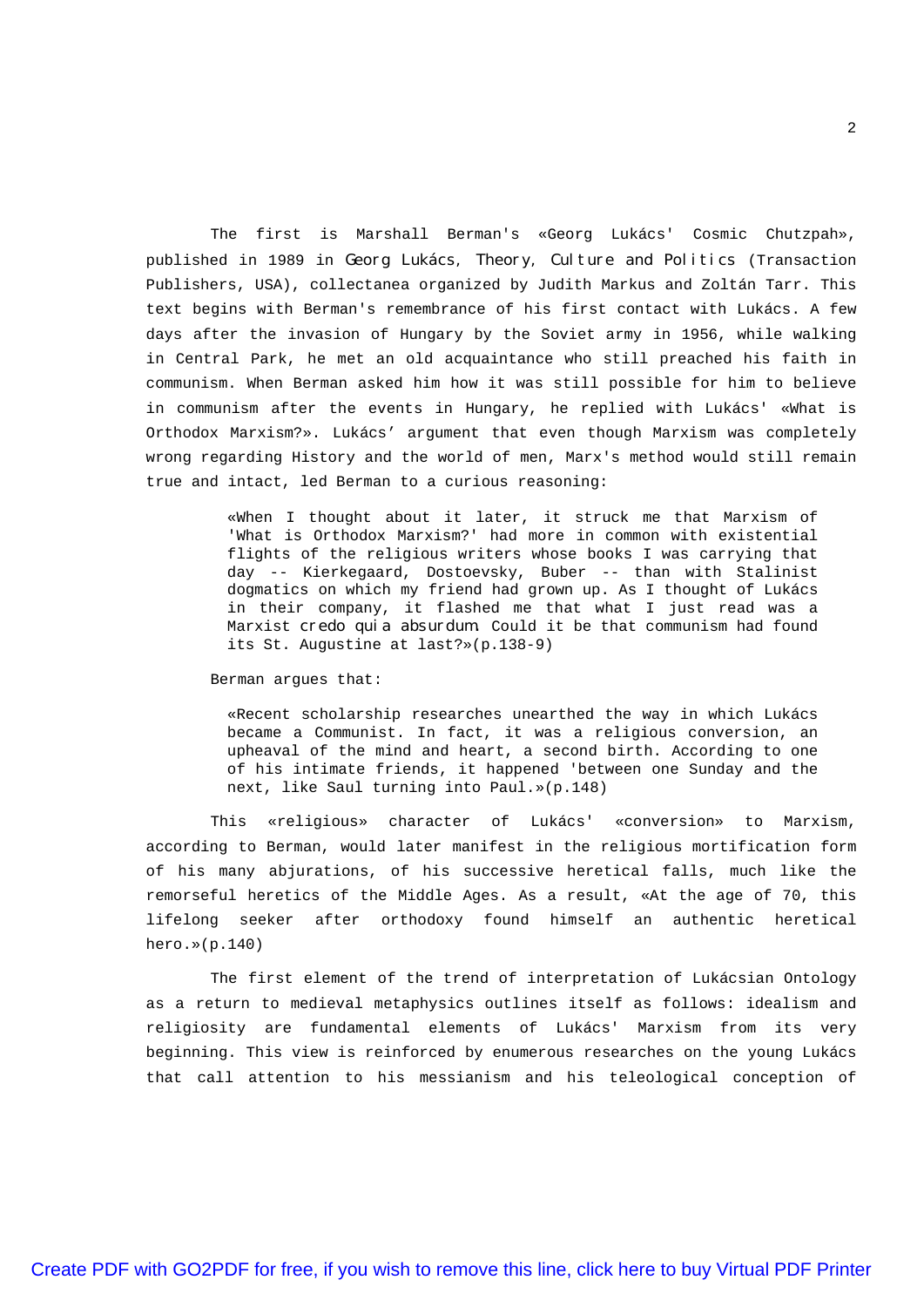History, most especially in History and Class Consciousness. Not only the writings of Michael Löwy, but also those of Mary Gluck (Georg Lukács and his generations - 1985), of Lee Congdon (The young Lukács - 1983), and of the members of the late «School of Budapest», are very frequently quoted in this context.

It is necessary to recall, however, that Lukács himself recognized that History and Class Consciousness has in fact many idealistic, messianic and teleological elements. But, to select this typically Hegelian elements, and transform them into a religious conception of the world, which would be the foundation of Lukács' Marxism -- with the goal of disqualifying it --, is quite another question. The real question is whether Lukács' mind was a religious mind that finally returned to his birthplace, and his ontology a religious form of thought; or, was he, whn young, a Hegelian-Marxist who later abandoned the idealism of History and Class Consciousness? The answer to this question can only be found in the evaluation of Lukács' posterior work, from the twenties until his Zur Ontologie des gesellschaftlichen Seins. The debate, then, takes a different turn: from a discussion of the idealistic-teleological character of History and Class Consciousness, it now focuses on the inquiry into whether does exist a rupture from his youth teleological conception of History.

The second essay we take into consideration is A. Heller's «Lukács's late Philosophy». It was published in a collectanea, Lukács Reappraised (columbia University Press, 1983), organized by Heller herself, with the intention to intervene in this specific debate.

According to Heller's article, Lukács evolution after History and Class Consciousness expresses itself as a «paradox»: his «absolute», «existential» option for the CPs, the URSS and the Third International, led to anxieties and frustrations, which grew stronger with the reading of Manuscripts of 1844 where Marx argues that «class cannot take place of 'species'».(p.177-8)

This paradox, according to Heller, is the main stream of Lukács evolution from the twenties to his last writings.

> «Lukács believes in his on God, yet as the same time he recognizes all the dirt and horror of 'Gods created world' and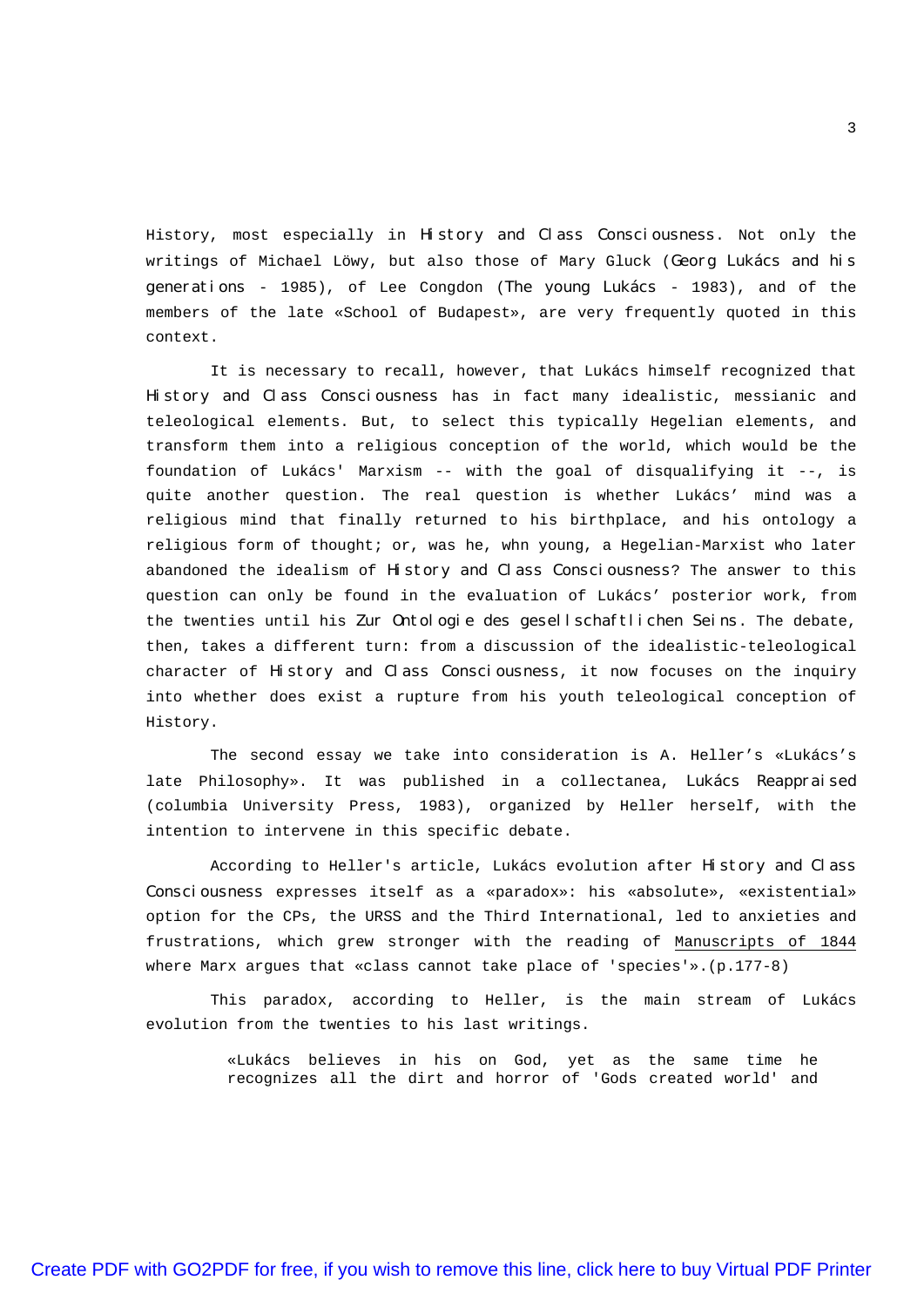contrasts this extant world with an ideal world that would be commensurate with his God. This is why all those who see in him the representative of Stalinism (such as Issac Deustcher, among many others) are right, while those who see him as Stalin's greatest philosophical adversary are also right. For until his very last years, when his belief in the absolute became shaky, he was both.»(p.178)

As a result of this paradox, in the decades that followed History and Class Consciousness, Lukács had to hide himself under the cover of literary critics, and history of philosophy, not being permitted to write straight philosophy. In spite of the excellent essay The Young Hegel, the intonation of this period, according to her, is marked by The Destruction of Reason, which is a «demonology» and not a serious philosophical research. The opposition rationalism/irrationalism, which is the dominant characteristic of this book, is reduced by Heller to a moral question on the historical responsibility of ideas -- not on men's responsibility for the use of ideas. Heller does not ignore that the issue is far from being merely a moral one: the real question is regarding the truthfulness of Marx's thesis that men make history, though in circumstances not of their own choosing.

According to Heller, the great change in Lukács' intellectual development was made possible by the XXth Congress. To her, the crisis of Stalinism liberated him from the absolute, and he could finally return to the «great» philosophy: his Esthetics(p.181-2). However, this liberation from the absolute, as she denominates it, was not complete. So much so that, according to Heller, in this writing when Lukács asks for the social function, and not for the possibility, of works of art, he subordinates the essence of art to its existence (the function), turning his esthetics into a philosophy of history. Heller completely distorts one of the fundamentals of method in Lukács, that of the procedure he denominates «genetic approach»: as being is historical, the disclosing of the process that produced the object under study is centrical to its revelation. The issue, put forward by Lukács, of the genesis of the generic essence of human being is, though, a central historical matter, and a decisive one in relation to work of art. However, this major historical issue, in spite of its importance to esthetics and to the genesis of esthetic values, does not turn itself into question of values, as assumed by Heller.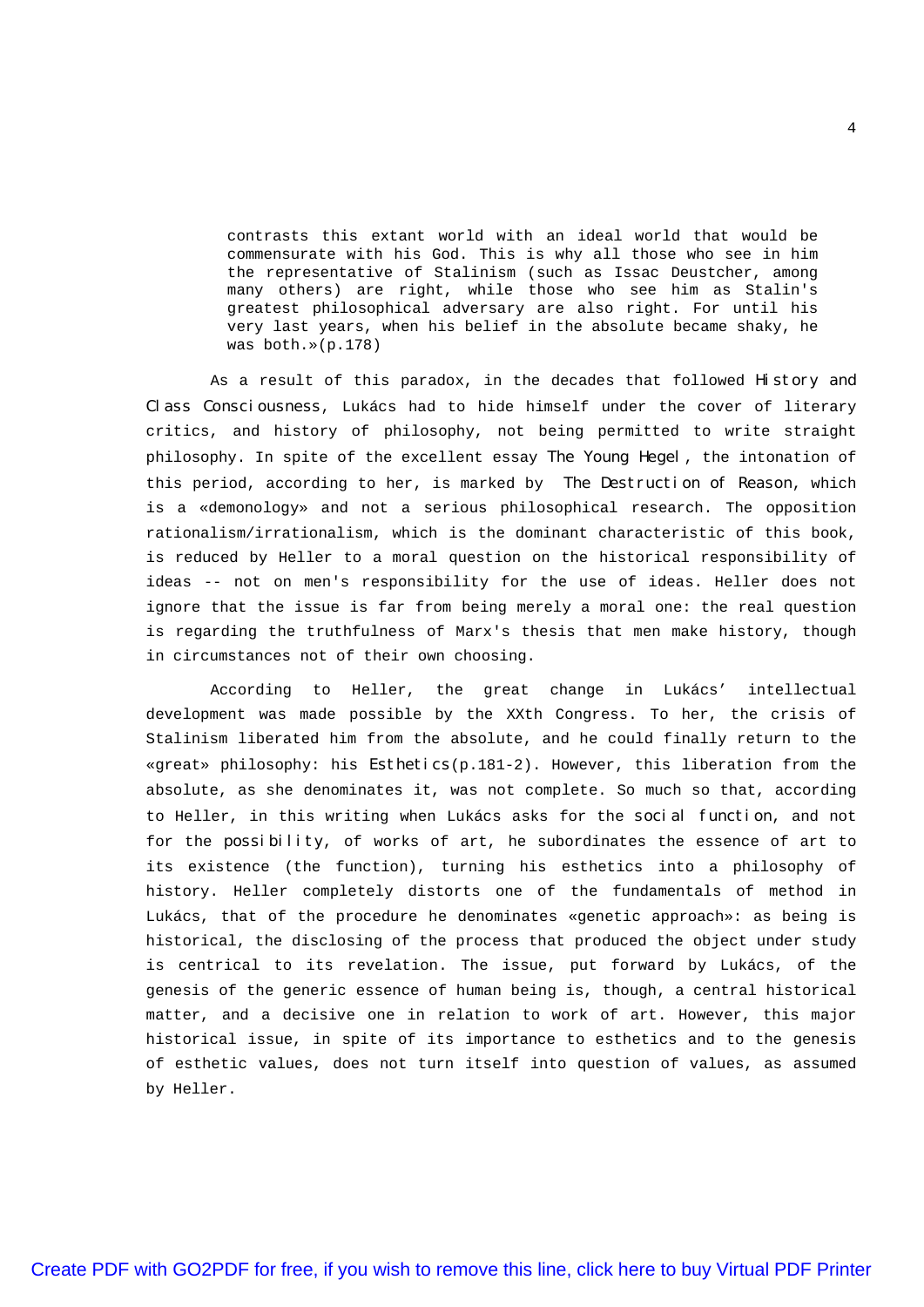After turning the historical question of the genesis of the generic essence of man into one of valorization, Heller presents the next step in her argumentation: the central category of Lukács's philosophy of history is evolution. To Heller, Lukács' belief in the absolute (which, after the XXth Congress, was no longer soviet socialism, but Marx) continued to be the support of his conception of the world:

> «The absolute is simply the proclamation of Karl Marx -- since that proclamation the world of freedom is open to us.»(p.188)

From this viewpoint, Heller considers the self-evident fact that Zur Ontologie... fully realizes this substitution of absolutes, changing from soviet socialism to Marx.(p.189) And this self-evidence is so overwhelming to her, that she does not even bother to search the Lukácsian text for proof of it. In a single, poor paragraph she buries Lukács' Ontology as his last and futile effort to hold on to the absolute which, from his very youth, was part of his «existential choice».

With Berman's article and this text of Heller, we have two decisive elements to pave the way towards conceiving Lukács' Ontology as a return to medieval philosophy: on one hand, the religiosity of Lukács' initial Marxism and, on the other, his attachment to the absolute (the USSR, later Marx) as the core of the internal logic of his intellectual life. What is now missing is an article to reveal that the nucleus of his Ontology, his category of substance, contains a religious character. This task is assumed by Gaspar Tamás in the letter published in Heller's Lukács Reappraised.

The kernel of Tamás' argument is:

«The dimensions of the failure are gigantic. The only representative modern philosopher of form and culture, Georg Lukács, like his protagonist, the young Hegel, embarked on the enterprise of rationalizing the unrationalizable. As a consequence, he had to attempt that which is beyond the limits of endurance of both form and logic, the transformation of his choice into law.»(p.155)

Lukács main mistake, according to Tamás, is in forgetting that «on this side of the Rhine all modern philosophies are philosophies of practice, whose

5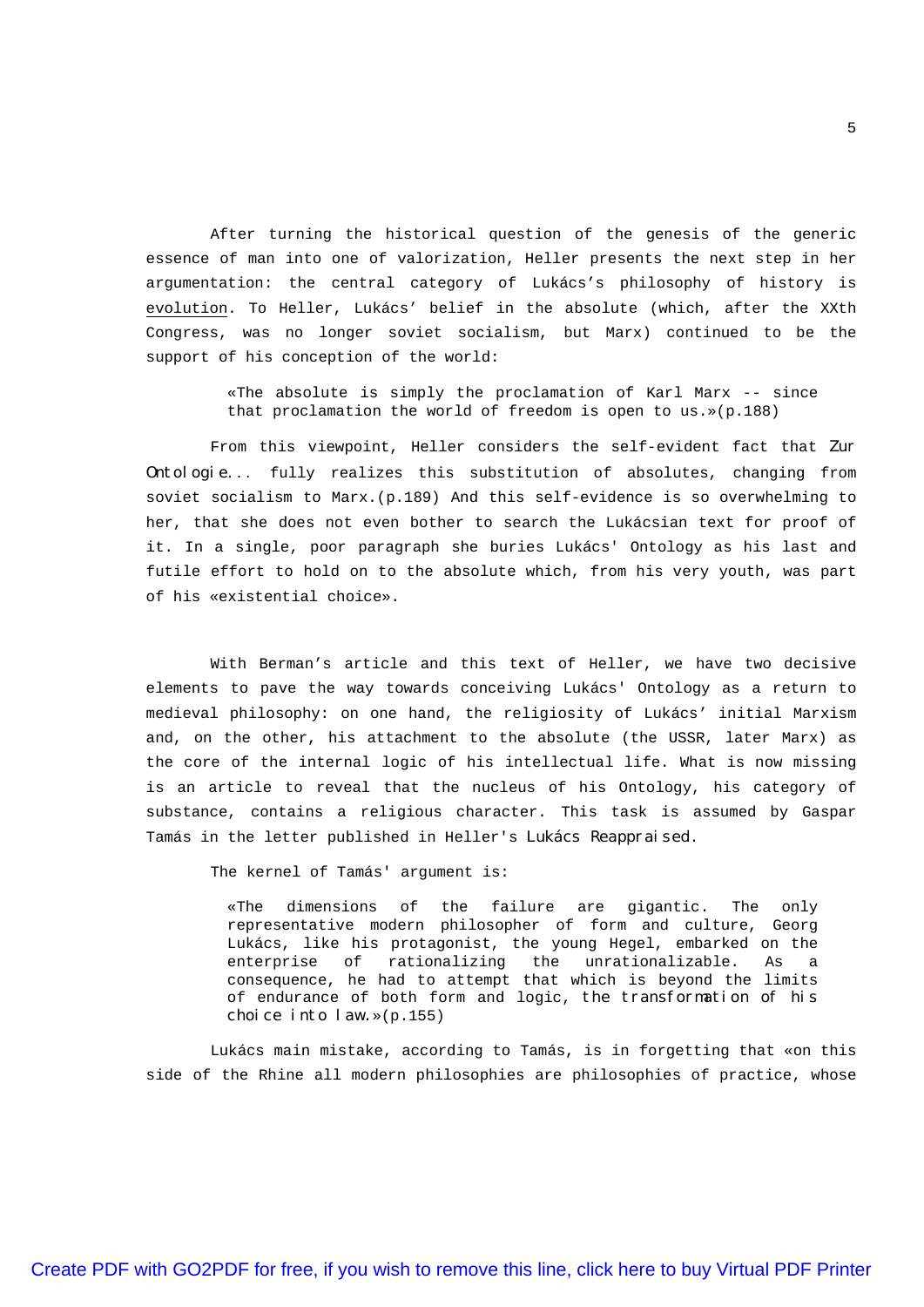formative principle is the categorical imperative /.../»(p.155). From Tamás' viewpoint, the fundamental task of philosophy is to search for a «general legislation» and not, as he claims Lukács does, «to describe» the generalization whilst an objectivity and, from there, «to infer the rules of 'right' choice from it.»(p.155) To Tamás,

> «this is precisely the structure that remains hidden in the Stalinist diamat and is revealed by Lukács' Ontology.»(p.155)

In other words,

«In order to rescue the possibility of description of objectivity, Lukács transforms his choice into law (practical schema) by recognizing the former as a law (practical schema). The substractum of this recognition, of transforming practice into theory, choice into knowledge, is Being.»(p.155)

With these words, Tamás delimits the ground on which he intends to prove Lukács' failure: to discuss the category of being not as an objectivity, as Lukács does, but as a category founded on a «choice», a «recognition». So, the researches carried towards the criterium and mechanism of this «choice». It leaves the ontological ground and gets into the epistemological sphere:

> «For Lukács, continues Tamás, Being is simply a metaphor of everything in which his choice *can be recognized* as a law, as real, as realized, in which free choice appears as truth deducible from objectivity corroborated through (self- )affirmation. /.../ Being proper is that which supports the conclusions that can be drawn from the domain of 'species values' (gattungsmässig Werte) -- in other words, from Lukács' own value choice, his voluntary option.»(p.155)

Tamás' first movement: to conceive Lukács' ontology as simple choice of a point of view that, once accepted, auto-validates itself. Being (with capital letter) is assumed to be all that which confirms Lukács' choice, everything else is treated as second rate being.(p.155) According to Tamás, Lukács inappropriately presupposes a category of Being and, based on it, develops an ontology which does nothing more than prove the truth of his starting-point, of his pre-supposition about Being. The presupposed legitimatizes the demonstration, and the demonstration proves the full veracity of the presupposed whilst it is such: Lukács' ontology is nothing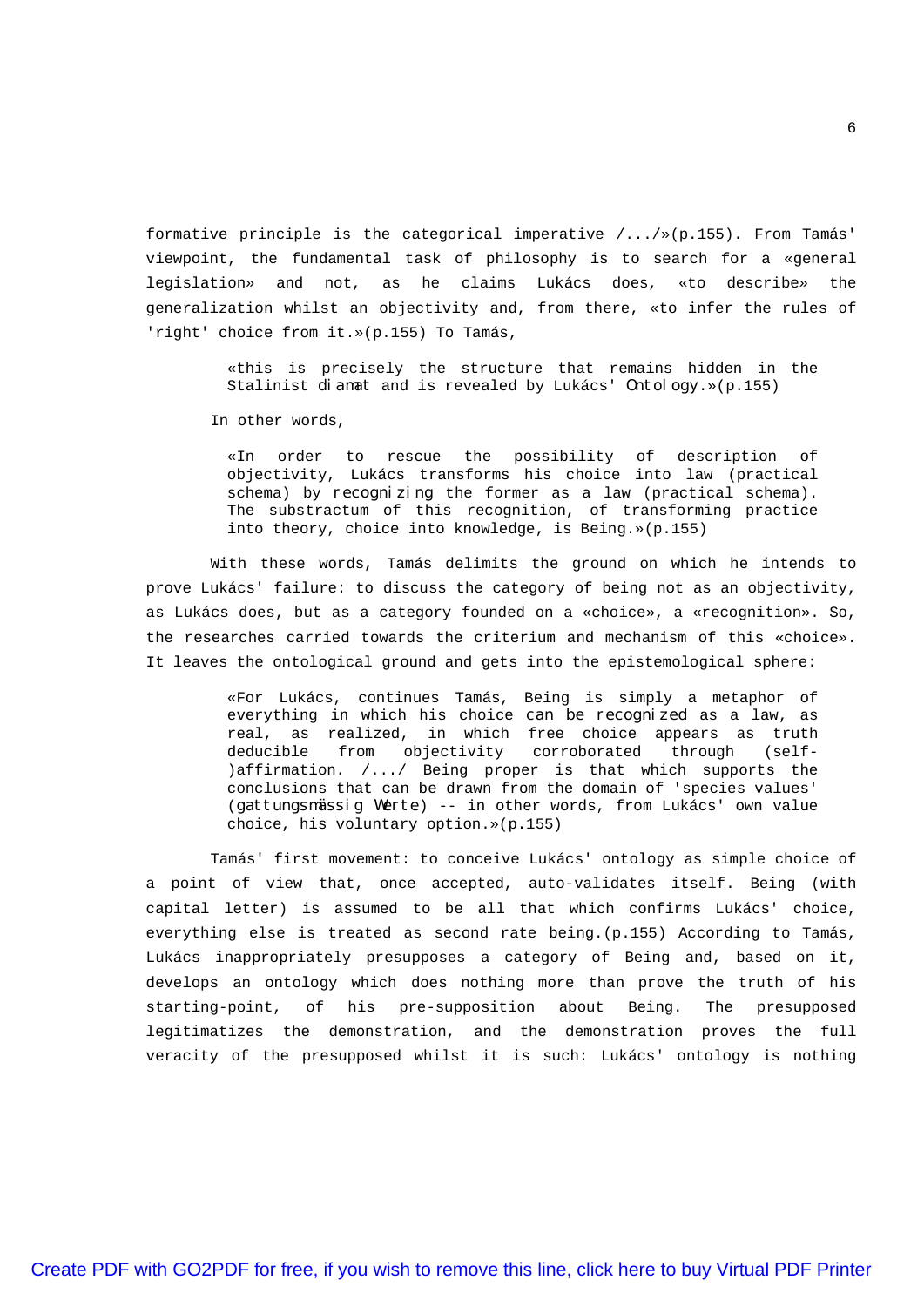more than circular proof of an arbitrary starting-point freely chosen by Lukács.

We must remember, however, that for Tamás (a neo-Kantian), Lukács' mistake is not this circular proof of the presupposed, for to him all philosophy is nothing other than the attempt of «transforming choice into law»(p.155). Lukács' mistake is in the fact that the presupposed, which Lukács generalizes into law, is not generalizable. On the contrary, according to Tamás, Lukács' presupposed represents a return to the old conception against which Kant turned against.

> «According to Lukács, what is Being and what is object(ivity) cannot be defined by epistemology that has been enlarged into a mythical adversary, since in it Being and the existing entity are separated from the assertions that assert Being-about-something and describe the existing.»(p.155)

What Tamás is saying is that, to Lukács, what is being and what is object or objectivity cannot be defined by epistemology. Contrary to Kant, who epistemologically distinguishes being-in-itself from phenomenon, Lukács affirms the distinction between objectivity and conscience to be an ontological one, and that, in ultimate analysis, the whole gnosiological problematic arises from this ontological distinction. The rejection of the incognizability of the thing-in-itself does not mean that Lukács has abandoned the distinction between knowledge (in Tamás' language, «assertions» about something) and the real; does not mean that the Hungarian philosopher has, in someway, reverted to the subject-object identity.

As a Kantian, however, Tamás cannot conceive a tertium datur between the incognizance of thing-in-itself and the subject-object identity. This is the reason why he ends up affirming that, since Lukács rejects epistemology as the resolutive field of these questions,

> «The arbiter is perforce ontology, whose only subject-matter proper is objectivity on the progressive level of 'species-Being' (Gattungsmässigkeit). It is easy to discover what the former means: the revolutionary institution or organization resulting from the objectification of revolutionary faith.»(p.155)

In short, as Lukács considers ontology as the resolutive field of gnosiological problems, Tamás deduces that, to Lukács, all objectivity is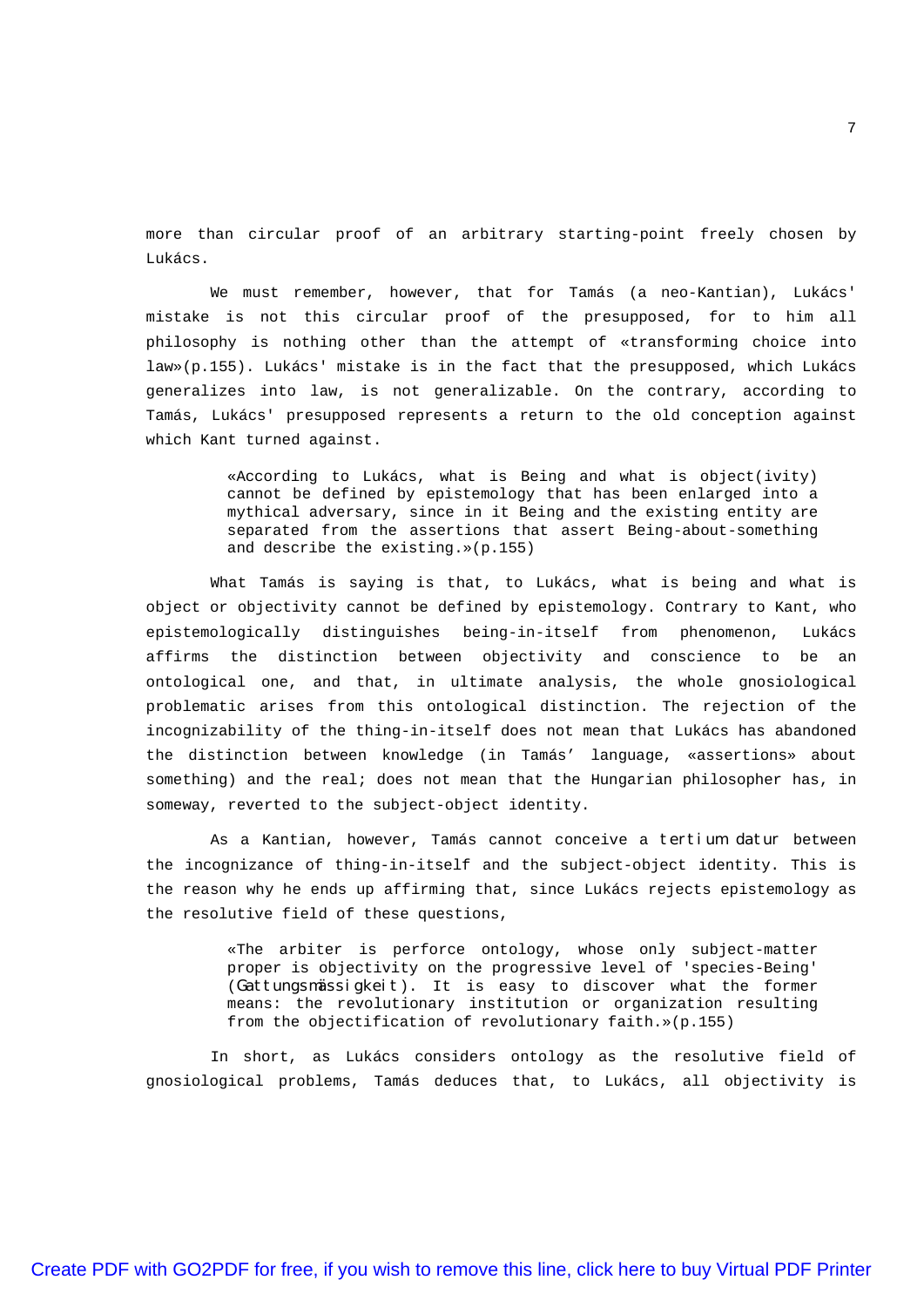Being, and can be so only when it is an expression of generic values. Since generic values, continues Tamás, are nothing but the institutionalization of «revolutionary faith», if the entity is not the incarnation of the revolution, it belongs to a «lower category» of the existent, the counter-revolution. According to Tamás, generic values, in Lukács, are substantiations of a higher kind of Being than particular values and entities. The ontological hierarchy is founded on a valorative hierarchy: a thesis exactly opposite to that which Lukács proposes in Zur Ontologie....**3**

The reduction of Being to the social form institutionalized by Stalinism: this is, where, for Tamás, the deepest meaning of Lukács' Ontology lies. In his favor, Tamás quotes the following passage from the text of Lukács:

> «Objectivity is not a determinant ... attached to Being which it shapes (?) in a certain way, either in its capacity of existing or through the cognitive consciousness. It has to be strictly discerned: every Being, in so far as it is Being, is also objective»(p.155).

Although we couldn't locate this passage in the Lukácsian text **4**, it is exact that, to Lukács, in a briefer formula:

> ««/.../ the objectivity (at last analysis, the real concretude) is synonymous of being tout court.» **5**(Prolegomenos, 292)

**<sup>3</sup>** - See, for exemple, Per una Ontologia..., vol I, p.328-332 and vol II\* p. 79-82 and p. 171-3. Also, Lessa, S. «A Centralidade do Trabalho na Ontologia de Lukács». PhD Thesis, Unicamp, Brasil, 1994.

**<sup>4</sup>** - Tamás' quotations are very difficult to locate for Occidental readers. They refer to the Hungarian edition, and not the German (the original one), or Italian editions, which are much more frequently quoted. Furthermore, the quotations have been translated to English, not from German but from Hungarian, which increase the difficulty in locating them. Because of this, we have not taken into consideration the very few quotations used by Tamás, but have focused ourselves just on the kernel of his arguments. It should be remembered, though, that  $Sei\,n$ , as with every noun in Germam, is written with a capital letter, and no translation whatsoever of Zur Ontologie..., whether it be to English, or to Italian or to French, to this day, except that by Tamás, maintained the capital letter in being. The reason for translating Sein to being (and not Being) is to express the immanence of this category in Lukács, in opposition to the transcendence of this category in the medieval tradition.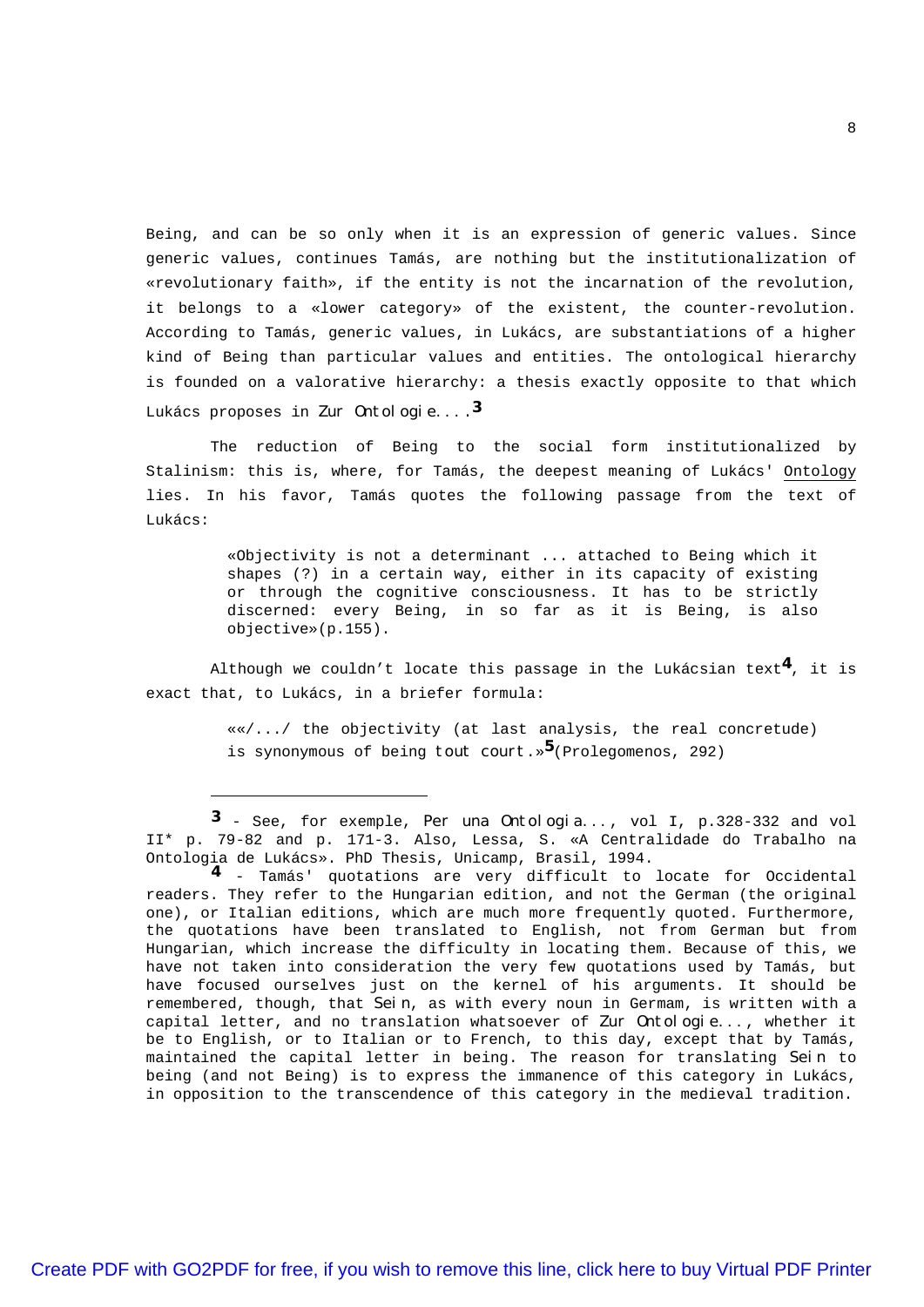As Tamás sees it, the Marxian-Lukácsian conception that a non-objective being is a non-being (Ein ungegenständliches Wesen ist ein Unwesen**6**), is the biggest of all heresies. From his Kantian perspective -- we repeat --, to conceive the phenomenic-objective sphere represents an involution to the precritical philosophies, with all backwardness that it represents. To him, the phenomenic-objective sphere is subjectively founded on choice-desire (collective or individual). As Lukács does not recognize this fact, he reproduces the circularity of the scholastic ontological argument, according to which objectivity, with its order and hierarchy, is the proof of God's existence; and the perfection of God is the basis of objective order. In Lukács, however, ever according to Tamás, this circularity of the argumentation seeks «to deduce the communist creed»(p.157) in such a way that

> «what has been projected by medieval philosophy as objectivity on God and eternal truth is reincorporated by Lukács as an idol, as an untranscendable immanence into the 'this-worldiness'  $...*(p.158)$

With the incorporation of the divine objectivity into a new idol, according to Tamás, without the systematic Kantian criticism, Lukács could not possibly avoid the teleological conception of existence. For this reason, to Tamás, Lukács' conception of History shows an absolute necessity which articulates the first moment of the genre, still mute,

> «towards 'species-Being-for-itself (für-sich-seiende Gattungsmässigkeit), towards the promised land: both waste products and the real successes of objectivity will be equally justified in it.»(p.152)

If history is nothing more than the journey of Being towards itself, if all objectivity is Being and every reality essentially generical (individuals only existing as particular expressions of the genre)-- then the knowledge necessary to the for-itself of the genre had already been inscribed at the very start of the process. So, according to Tamás, we find in Lukács a knowledge in itself independent of consciousness. Such knowledge would have

**<sup>5</sup>**- Lukács, G. Prolegomeni all'ontologia dell'essere sociale. Guerini e Associati, Milano, 1990, p. 292.

**<sup>6</sup>** - Marx, K. Die Frühschriften. A Kroner Verlag, 1971, pg. 274.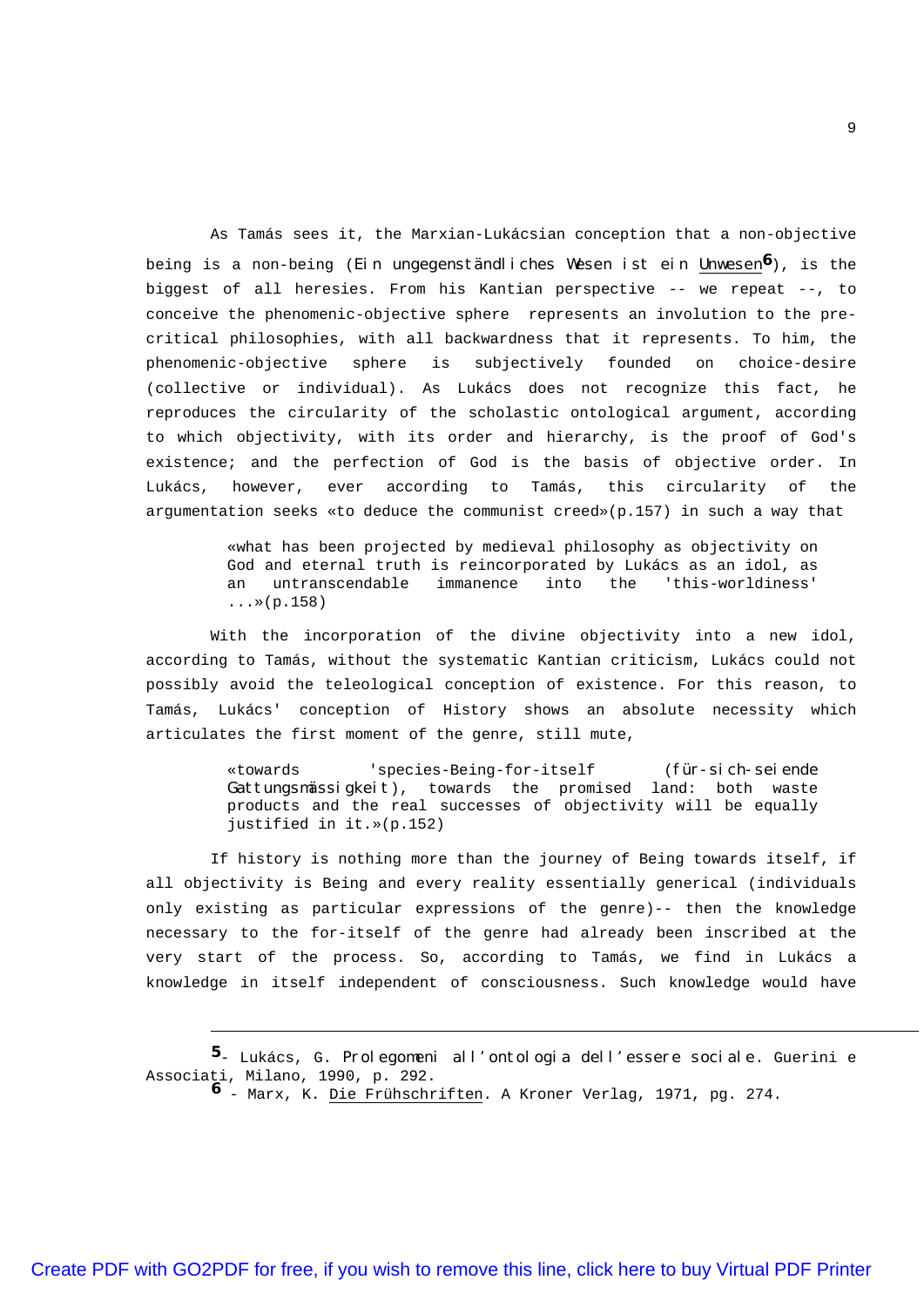been present since the beginning -- independent of the consciousness men had about it. Tamás protests that because, with this, all post-Kantian philosophical development would be disdained.

> «Despite all provisos and quibbling, this is the most extremely kind of conceptual realism, which is only aggrieved by the denial of transcendence: the latter eliminates the last systematic criterion.»(p.158-9)

Having converted the Lukács of Zur Ontologie.... to the most modern form of teleological conception of history, with the discovery of his precritical character, and the laical religiosity of his category of substance, Tamás constructed the basis he needed to expose his boldest argument: there was a proximity between the foundations of Lukács' and that of St. Anselm's ontology. In both thinkers we have, Tamás goes on, an insuperable «circularity»: Being is the founder of the existent, while at the same time, a necessary theoretical consequence of objectivity. In other words, the ontological justification of existence is Being, and human consciousness recognizes the unavoidable existence of Being in the existent. In Lukács, as in St. Anselm,

> «Faith itself is part of recoursive thinking here; the creed is not an original fact, but a proposition inferred. The circular character of this idea has become intensified in modern (Lukácsian) ontology, which was intended to deduce the communist creed.»(p.157)

From the perspective of individual/social totality relationship, the identification between being and objectivity, which characterizes Lukács' ontology, is taken by Tamás as the decisive moment of the deduction of the «communist creed». If Being is the generical-being, Tamás deduces that the individual is necessarily a «second rate» Being, a sphere with less being than the generality.

> «Once again, objectification has devoured the individual, this time under the aegis of philosophy of history. Nothing but hypostatized institutions attains to a specific existence.»(p.158)

If the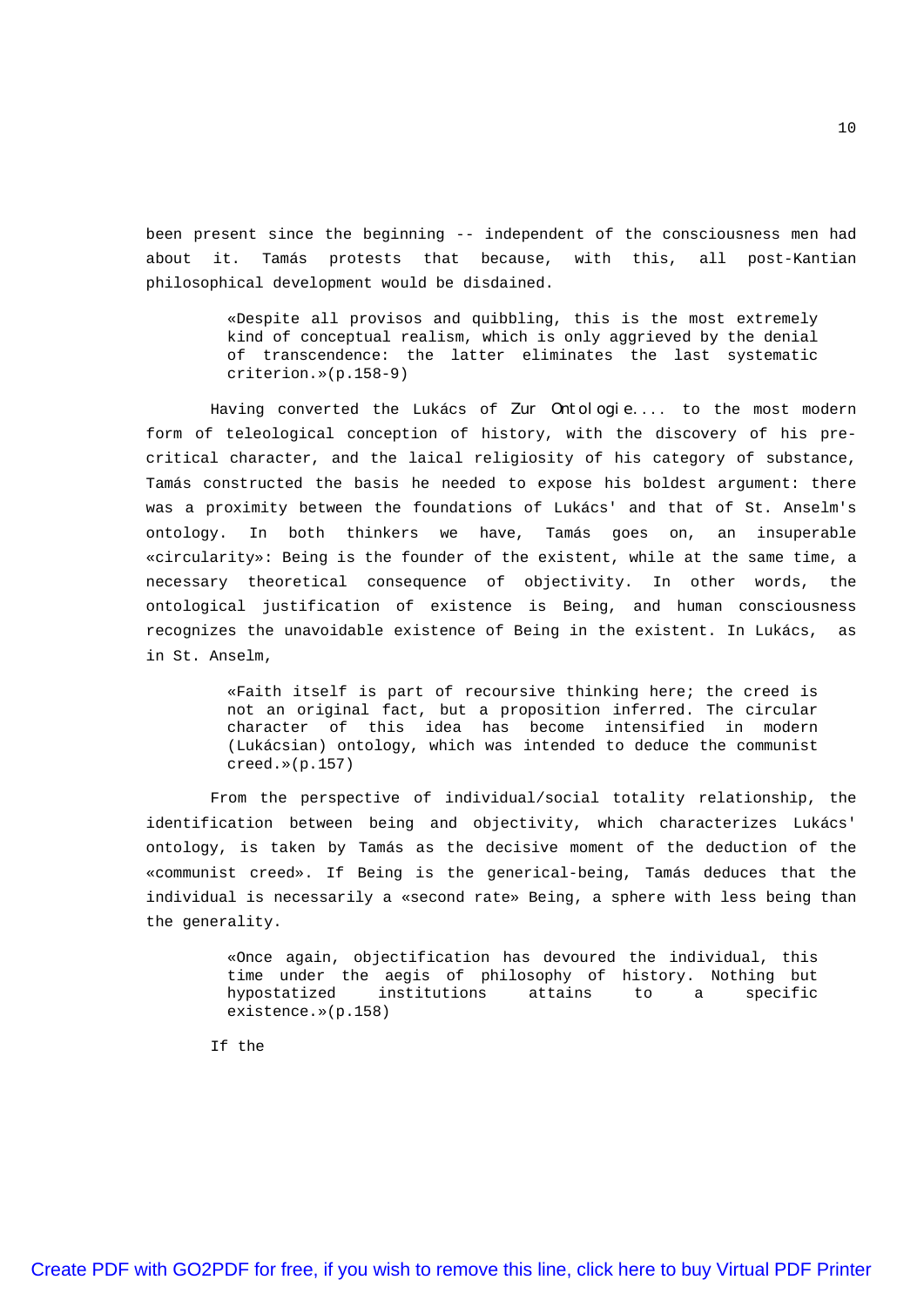«Ens per accidens exists in the same way as the substantially existing, but it exists to a lesser degree. Instead of aporias, we attain to hierarchy. The ontological proof of God's existence also rests on this consideration. For mysterious reasons, Being is in a way more valuable than non-Being  $/$ ... $/*$ . (p.161)

It does not interest us, at this moment, to discuss the «propositive» part of Tamás' letter. Although it is relevant, the discussion of his proposal of a return to nominalism would take precious space which we do not have in this article. What is relevant for the present is that, to Tamás, Lukács', like all ontologies, is fundamentally mistaken in not recognizing that

> $*/.../$  Being, 'species-Being', as the substratum of singular entities and independent universals, do not exit. They are hypostases of the regularities of existing beings /.../».(p.163)

With this argument, Tamás tries to ascribe to Lukács the conception of universality characteristic of the medieval realists. This is, fundamentally, Tamás' main argument against Lukács. And, as he exposes it, he contributes with yet a final argument to give body to the interpretation that Lukács' Ontology is of no interest to the contemporary debate, as it is nothing more than an unsuccessful return to traditional ontology, more specifically to medieval realism. The religiosity of the young Marxist Lukács, according to this interpretation, touched his whole existence through the mediation of his attachment to the absolute. Zur Ontologie... is the crowning of this trajectory, its most perfected form: Lukács is the St. Anselm of XX century!

The indispensable opposition at this attempt of reducing Lukács' ontology to the Medieval thought could be made through various perspectives. However, due to the limited space of an article, we shall go directly to the main aspect of this debate: the category of substance. As it is known, the radicalism of the comprehension of the real disclosed by every ontology has its decisive problem in the category of substance. Because of this, if there is a radical rupture between Lukács and traditional ontology, it must necessarily show itself entirely in his conception of the category of substance.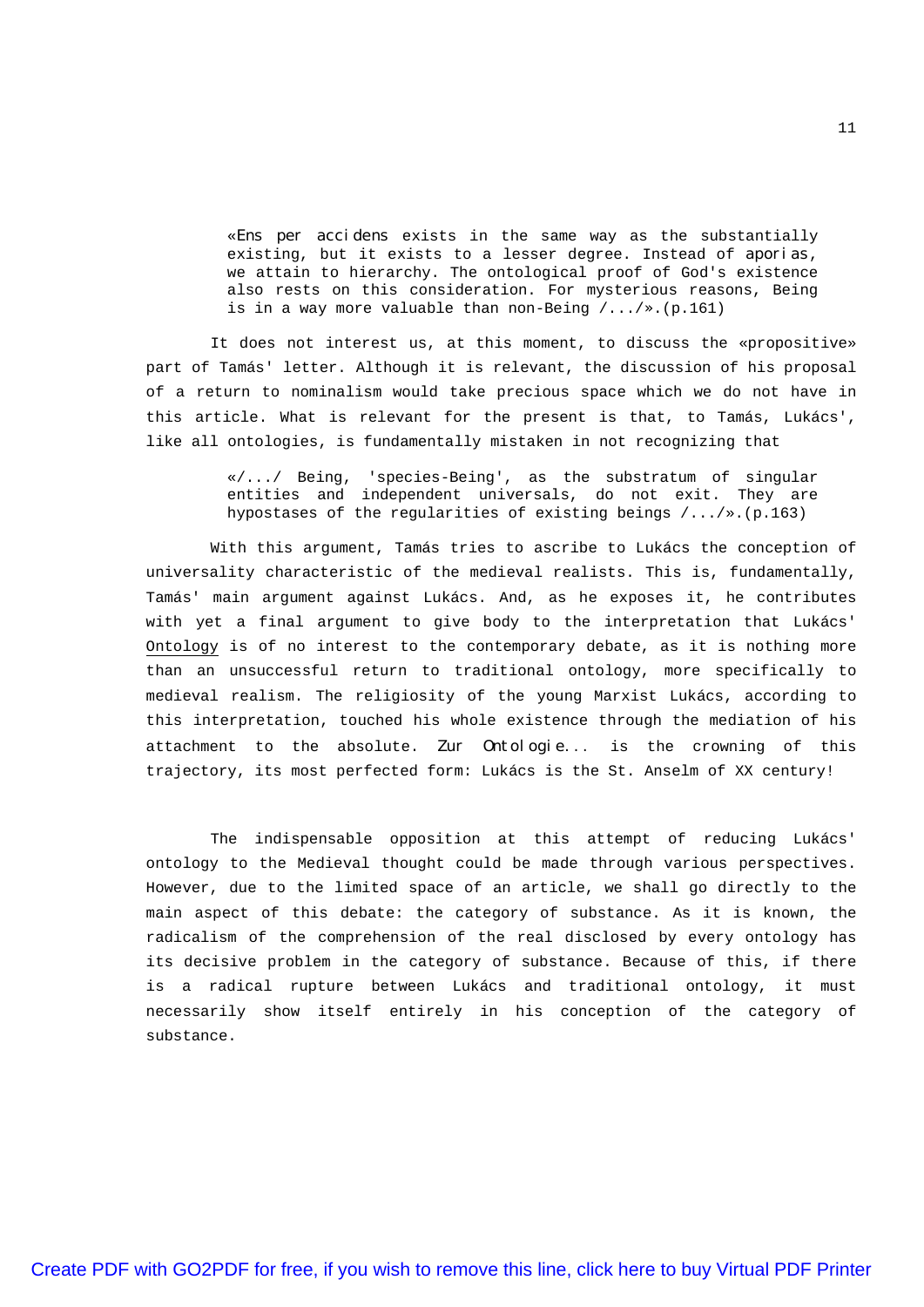In Lukács' ontology, the decisive characteristic of substance is its historicity.

> «/.../ every being, nature as well as society, is understood as a historical process, /.../ historicity thus instituted represents the essence of every being.» **7**

By historical substance Lukács designates a substance whose essence is neither given a priori, nor dilutes itself in the phenomenic sphere. Between an ontological conception that distinguishes essence from phenomenon as distinct grades of being, and another conception that dilutes the essence in the phenomenon, Lukács countervails his tertium datur: because being is historical, its essence, is not only not given a priori, but also consubstantiates itself during the ontological process of development. There is, according to Lukács, no anteriority of the essence regarding the being and -- we emphasize, not even of the essence regarding the entity --, likewise

> «the phenomenon is always something that is and not something contraposed to being»**8**, is «existent part of social reality»**9**.

Now, if Lukács rejects the conception of the essence as a condensed expression of the sphere of necessity while an ontological moment, how would it be possible to distinguish between phenomenon and essence? According to Lukács, essence consubstantiates itself, in the course of the historical process, in the complex of determinations which continue during the categorical unfolding of the being. The features that articulate, in unity, the heterogeneous moments of each processuality, compose the essence of this process.

> «The modern conceptions concerning being, proposes Lukács, have destroyed the static, immutable, conception of substance; notwithstanding it does not follow that there is need to deny it in the ambit of ontology, but simply the need to recognize its

- **8** Lukács, G.vol I, p.327.
- **9** Lukács, G. vol II\*, pg. 92.

**<sup>7</sup>** - Lukács, G. Prolegomini... op. cit., pg. 226. «/.../ to correctly understand Marxism, the historicity of being, as its fundamental characteristic, represents the ontological starting point that leads to the correct interpretation of every problem.» Idem, ibidem, pg. 90. See also pg. 99.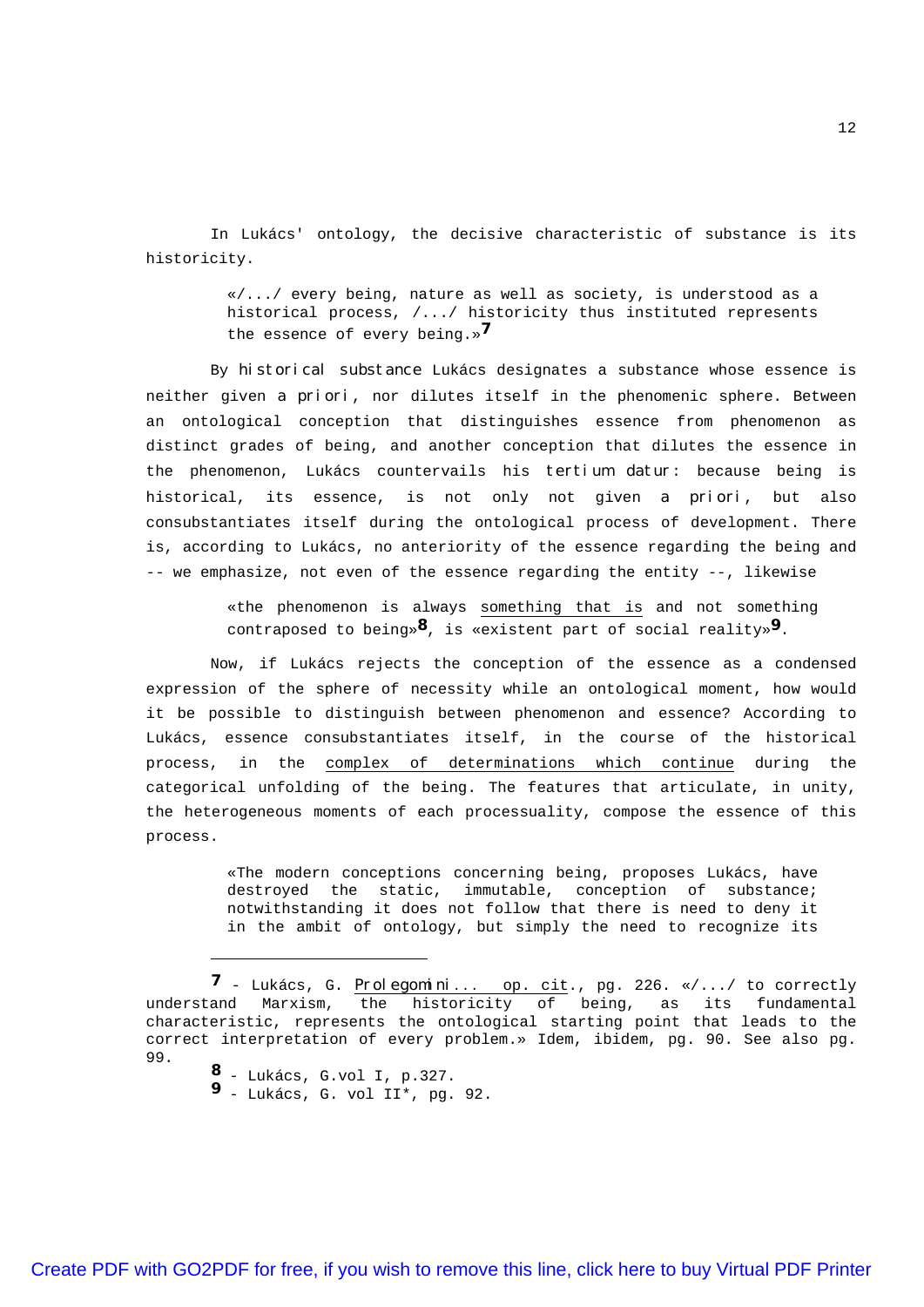essentially dynamic character. The substance is that which, in the perennial change of things, changing itself, is able to preserve itself in its continuity. This dynamic self preservation, however, is not necessarily connected to an 'eternity': substance can emerge and perish, without ceasing to a substance, having dynamically preserved themselves during the period of the time of their existence.» **10**

And, similarly,

 $/$ .../ substantiality  $/$ .../ is not a static-stationary relationship of self-conservation that countervails in rigid and excluding terms against the process of becoming; on the contrary, it conserves itself in its essence, but procedurally, transforming itself during the process, renewing itself, participating in the process.» **11**

If, on one hand, the essence is not, in Lukács, a hypostatized necessity, on the other, the relationship between essence and phenomenon is such that the phenomenic sphere is not a passive unfolding of the essence. This means that between these two levels of being there is a reflexive determination (Reflexionsbestimmungen), in which the phenomenon plays an active role in the determinating of the essence. How this comes about should be disclosed case by case, from moment to moment.

For the counterpoint to Berman-Heller-Tamás one of the many consequences of these more general features of the Lukácsian Ontology is of fundamental importance. Through several mediations, which we cannot explore here, this Lukácsian conception concerning the relationship between essence and phenomenon is articulated, in the analysis of social reproduction, to the basic conception that men make History, but in circumstances they do not choose themselves. Synthetically, the development of the socio-generic essence of the social being is a consequence of the objectification of acts teleologically posited by the individuals. This objectification founds a new objectivity (the human world) which shows, in its global development, no teleological trait whatsoever. We do not wish to explore the articulations which convert the teleological element of the previous-idealization into a

**<sup>10</sup>** - Lukács, G., vol II, pg. 92. Our mention.

**<sup>11</sup>** - Lukács, G. vol I, pg. 364. Our mention.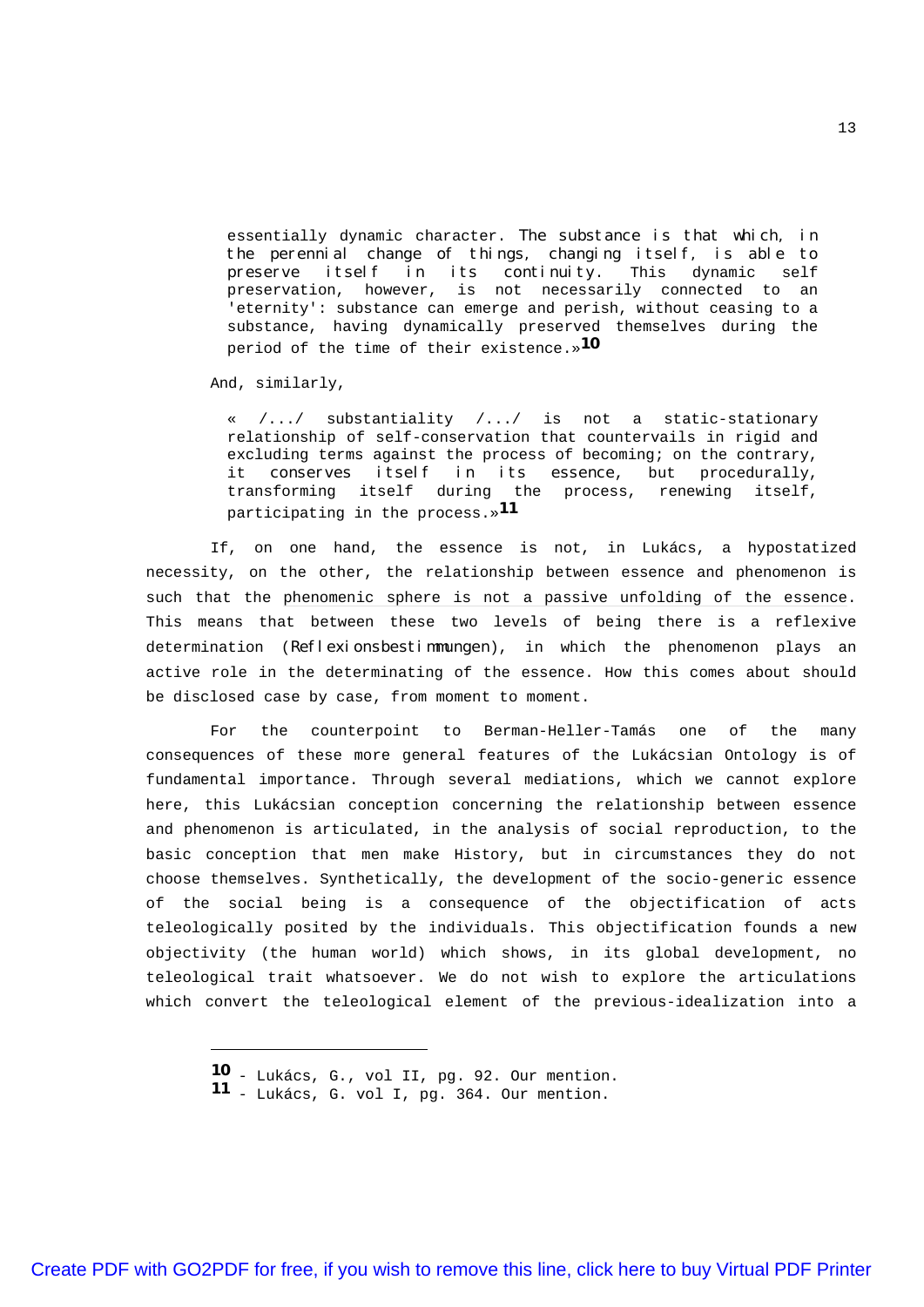being that does not exhibit any teleology in its general development -- we wish merely to point out that, to Lukács, the genesis and the development of human essence is a historical process mediated by infinite individual acts. These acts, while contributing to the construction of the socio-generic essence, also found the phenomenic sphere.

In the study of the making of the individual research about the reproduction of the individual, in the chapter of Zur Ontologie... dedicated to social reproduction, for example, Lukács discusses exhaustively how the singular, phenomenic forms, of each one of the individualities, are also (thereby, not only) carriers of the most generic-essential determinations of the social being at each historical moment. And, furthermore, precisely because they are carriers of essential determinations of the human realm at each historical moment, it is not of indifference to the development of human essence the manner in which the individualities, through the choice between alternatives opened by the concrete social development, lead the development of humanity to one direction or another.

This permit us to perceive how mistaken Tamás' affirmations are concerning the hypostatization of the universal in Lukács. Nothing similar can be found in the Lukácsian work. In Lukács' Ontology, the socio-generic essence has its support as much in the totality of social formations as in each one of the individualities. Between human genre and individual there is no distinction that implies a differentiation in the ontological statute of each one of them. Not one pole of social reproduction is more «being» than the other, there is no «second class» being in this sphere. Likewise, neither genre is the unique carrier of essentiality, nor individuality the unique carrier of the phenomenic sphere. Both essence and phenomenon are present in the process of individualization and of the totality of social formation, and the differences that can be found here do not attain to an ontological primacy of one over the other.

The consequence to Lukács' Ontology of this radical historicity of essence and phenomenon, of universal and singular, is that, in quotidian acts, reality shows itself as an indissoluble unity between essence and phenomenon. In other words, not only is the essence carrier of any implacable determination to the ontological development; but also, in objectivity the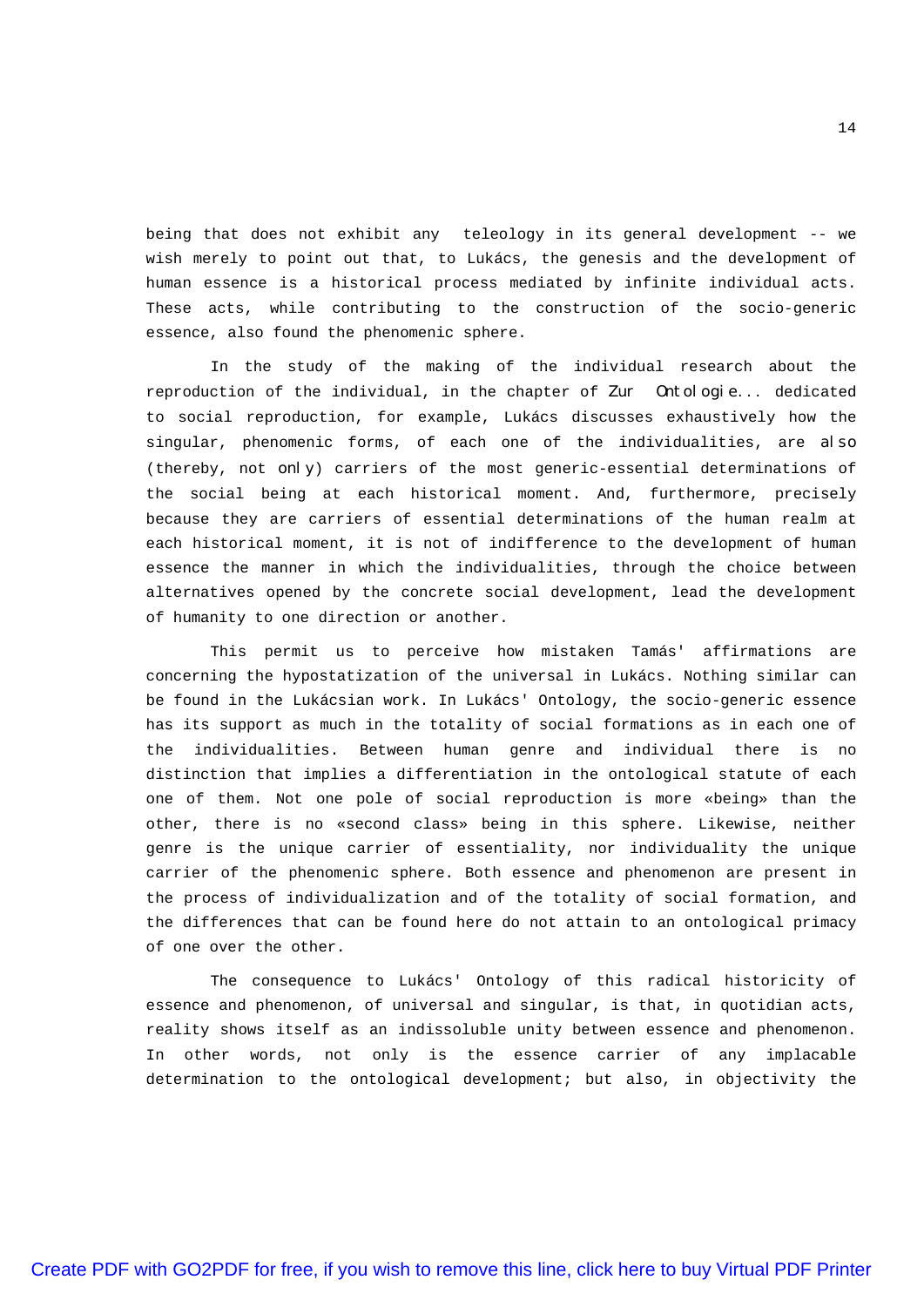essence particularizes itself, at every moment, in a complex totality that articulates essence and phenomenon. Hence, there is no teleological element in the global ontological process, there is no essential necessity which could, a priori, determine the global development of a process or an entity.

> «When considering the global process in its totality, it is clearly seen that the movement of the essence /.../ is not a fatal necessity that previously determines everything /.../ [on the contrary] it continuously brings forth new formations of reality from which praxis extracts the only real field of maneuver existent at each time. The sphere of contents that men can put to themselves as the aim of this praxis is determined - while horizon -- by this necessity of development of the essence, but precisely while horizon, as field for maneuver of the possibile real teleological positions within it [the horizon], not by an inevitable general determinism of all practical content. Within this field, every teleological position presents itself as a form of alternative /.../ which ends up excluding all pre-determination, [and] the necessity of the essence obligatorily assumes the form of possibility to human individuals.» **12**

The essence, in this purpose, instead of an «inevitable general determinism of all practical content», designs the horizon of possibilities from which can unfold the essential character of alternative of every human act.

The gnosiological problems stemming from this ontological conception of Lukács, above all, the fact that only post festum can we theoretically clearly distinguish between essence and phenomenon, together with the fact that knowledge of the essential tendencies of the process allow, with great variations in each case, some degree of previsibility of the future unfolding of the process, is an aspect that we can not even slightly touch on in this article, and we limit ourselves to draw only the attention to this matter.

Tamás accuses Lukács of hypostatizing the universal and of assuming the universal essence as absolute necessity - just as St. Anselmo would had done. Of course, we do not wish to deny that, according to the Hungarian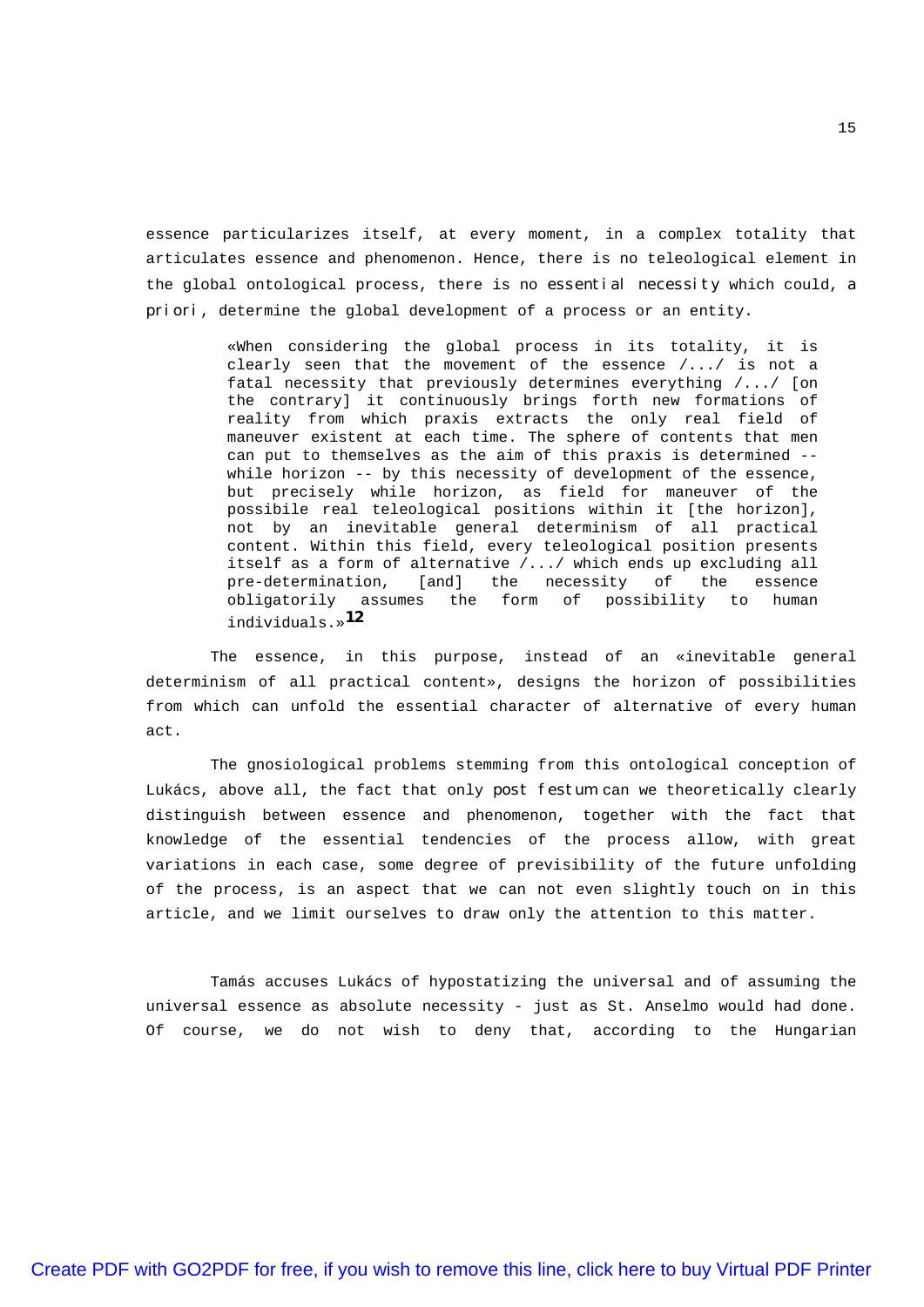philosopher, an effective relation unfolds between essence and necessity. It is evident to everyone who has minimally studied his Ontology that, to Lukács, essence and necessity can only exist in a reflexive determination (Reflexionsbestimmungen). However, as we have already argued, this relation is not given a priori, neither can it develop itself, at every moment, without being continuously permeated by a quantum of casualness. Lukács strongly argues that every necessity has an if ... so character (Ween-Dann-Notwendigkeit), in other words, is always reflexively articulated to the casualness (the  $i f$ ). Necessity is never absolute and, because of this, if we conceive a somewhat implacable determination in the relation between necessity and essence, untouched by the phenomenical variations or by individual acts, we confer the essence with a rigidity that can not be attributed to Lukács.

However, what is most important is that Tamás completely ignores that if we can find in Lukács' ontology, the affirmation of an indispensable ontological articulation between essence and necessity, it is not less true that an analogous statement can be found regarding the connection between phenomenon and necessity. In fact, according to Lukács, every phenomenon, even the most casual, is the bearer of some necessity. Every phenomenon, even the most casual, shows an if ... so dimension.

> «the phenomenon, says Lukács, is a social entity much as the essence,  $/ \ldots /$  both are supported by the same social necessities, and they are reciprocally indissoluble elements of this historicsocial complex» [Lukács refers to the complex formed by values, wealth and development of the human genre]. **13**

Thus, it is not possible to distinguish, in Lukács, essence from phenomenon referring only to the sphere of the necessity, as is done in traditional ontology. Both the phenomenic world and the essential determinations can only exist and develop themselves when closely connected to the necessary determinations of each processuality. What is fundamental for the distinction between essence and phenomenon, to Lukács, is the category of continuity. We repeat: to the Hungarian thinker, the relation between necessity and the complex essence-phenomenon in no way proximate to that of

**12** - Lukács, G. Per una Ontologia..., vol II\*, pg. 475.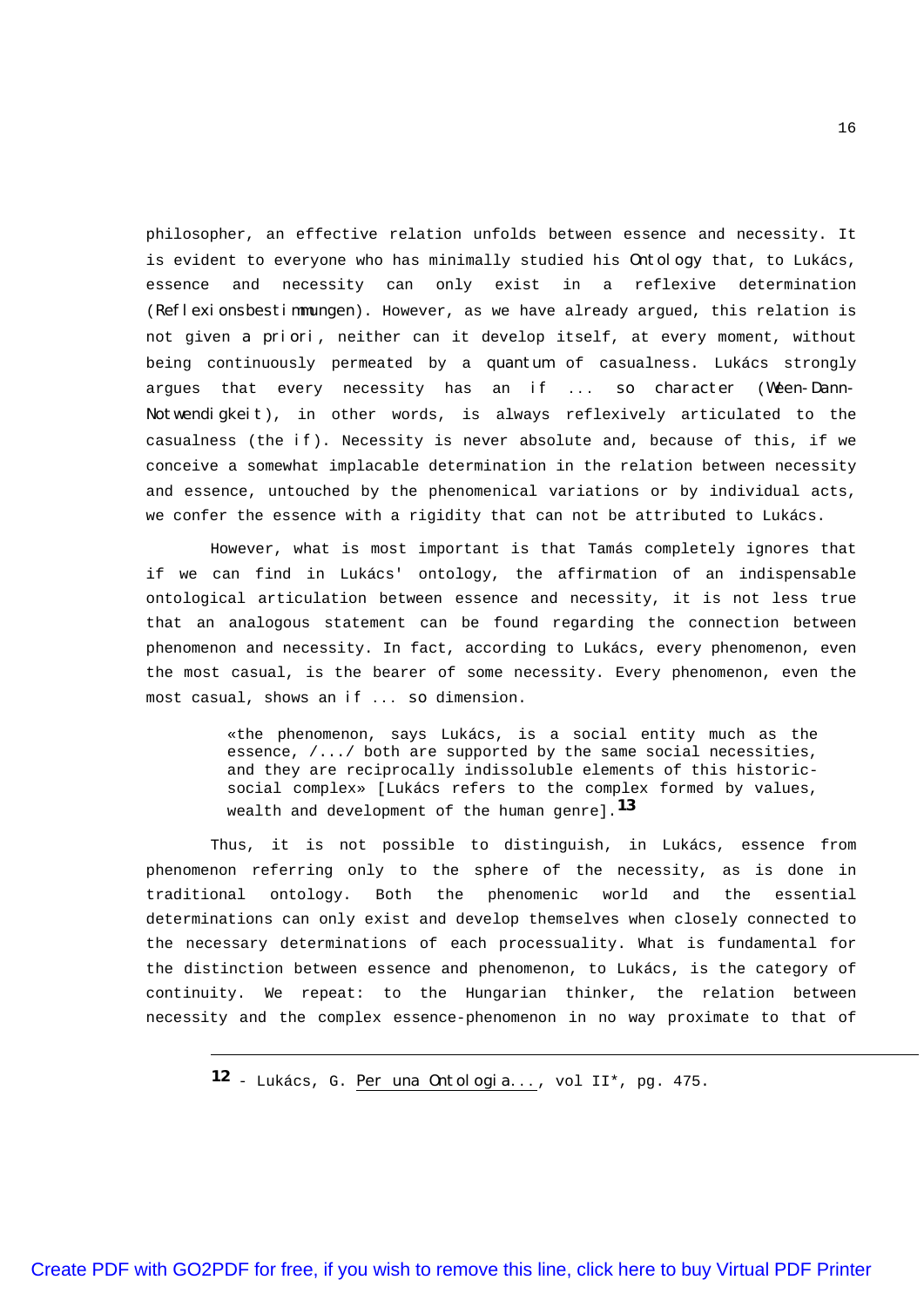the traditional conceptions. It is not in the relation to necessity that we find the decisive elements of his distinction between phenomenon and essential determinations, but in the relation between the complex essence-phenomenon and the category of continuity.

Once again disregarding fundamental mediations, it is this that permits Lukács, in the most generic theoretical level, to avoid all teleological conceptions of the becoming and of history. Every teleological ontological conception necessarily exhibits an excessive approximation (if not an identification) between essence and necessity. Only this way is it possible to conceive becoming as something that comprehends at its beginning, though still in nuce, all posterior development. Without meaning to settle the question in this article, we fell it indispensable to remark that, in our opinion, in the Lukácsian ontology there is no trace whatsoever of such an approximation between essence and necessity. On the contrary, not only is this approximation rejected every time the Hungarian philosopher criticizes the various forms assumed by the teleological conception of becoming; as yet Lukács indicates the relation between essence and continuity as being the locus in which the distinction between phenomenon and essence is substantiated.

In short, for the author of Zur Ontologie..., not only is the connection with necessity not exclusive to the essence -- there is an equivalent connection with the phenomenon -- , as also the essence has in the phenomenon its concrete mode of particularization in each historical moment. And precisely because of this, the unfolding of the essence is also determined by the unfolding of the particular phenomenic forms. Much the opposite of a deus absconditus, the essence in Lukács, in the most abstract level, is that which, in the ontological becoming, stands as the deepest basis of the last instance unity of the process. If we are right, in Lukács the essence distinguishes itself from the phenomenon through its peculiar relation with continuity, rather than through a rigid association with the moments of necessity. And, being so, the Lukácsian ontology does not exhibit any trace of

**13** - Lukács, G. Per una Ontologia..., vol I., p.330-1.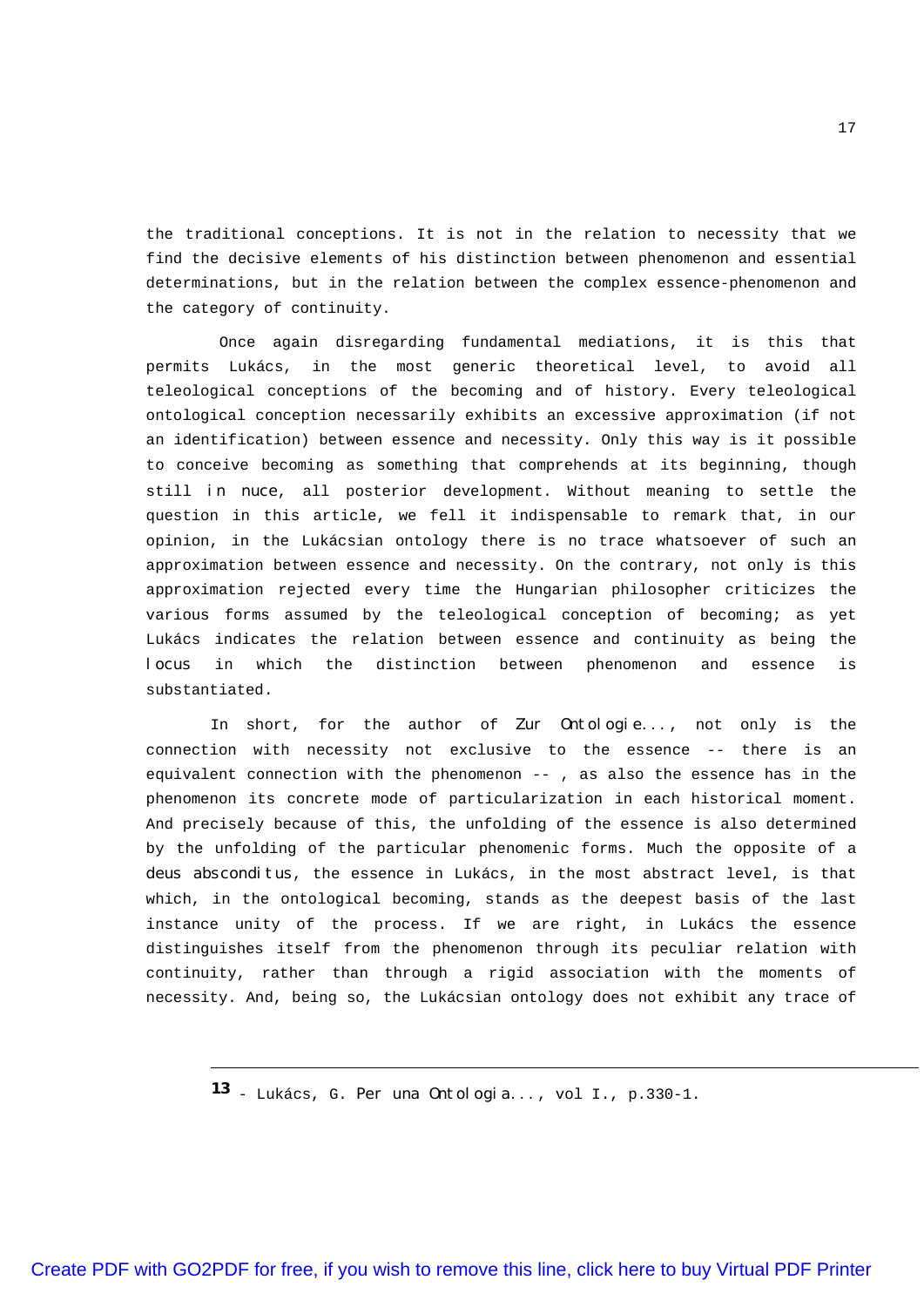the teleological conception of Being, as found in Hegel or in religious conceptions.

We underline this aspect: for the Hungarian philosopher, being is essentially historical. The categorial unfolding of being along time gives rise to two distinct moments, but intrinsically articulated in the concrete processuality. The first one, composed of the moments which articulate in unity the process as such (essence). The second moment arises from the elements which make each instant of the process distinct from every other (phenomenon). This phenomenic sphere, however, can only arise if articulated to the moments of continuity that make these phenomenic characteristics parts of a given general process. And this, we emphasize, as much regarding the social being as the being in general.

Essence and phenomenon, therefore, to Lukács, do not oppose each other while distinct levels of being; the essence is not more, nor less, «a bearer of being» than the phenomenon: in this respect, both are equally real. The historic conception of substantiality inaugurated by Marx strongly demands, again according to Lukács, that essence and phenomenon have the same ontological statute.

There is not in Lukács, thus, any articulation between essence and phenomenon which resembles those proper to medieval or even to Hegelian conceptions, -- what discredits, hence, all the interpretations, like that of Tamás', which affirm that Lukács' ontology is nothing more than the establishment of the communist creed, just as St. Anselmo established the Christian faith.

Furthermore, the inexistence of such static relation between essence/necessity and phenomenon/casualness also discredits interpretations, such as Heller's or Berman's taken as examples in this article, which comprehend in Lukács' intellectual course of development a process fundamentally marked by the development of the messianic and teleological elements -- consider by some to be «religious» -- in History and Class Consciousness.